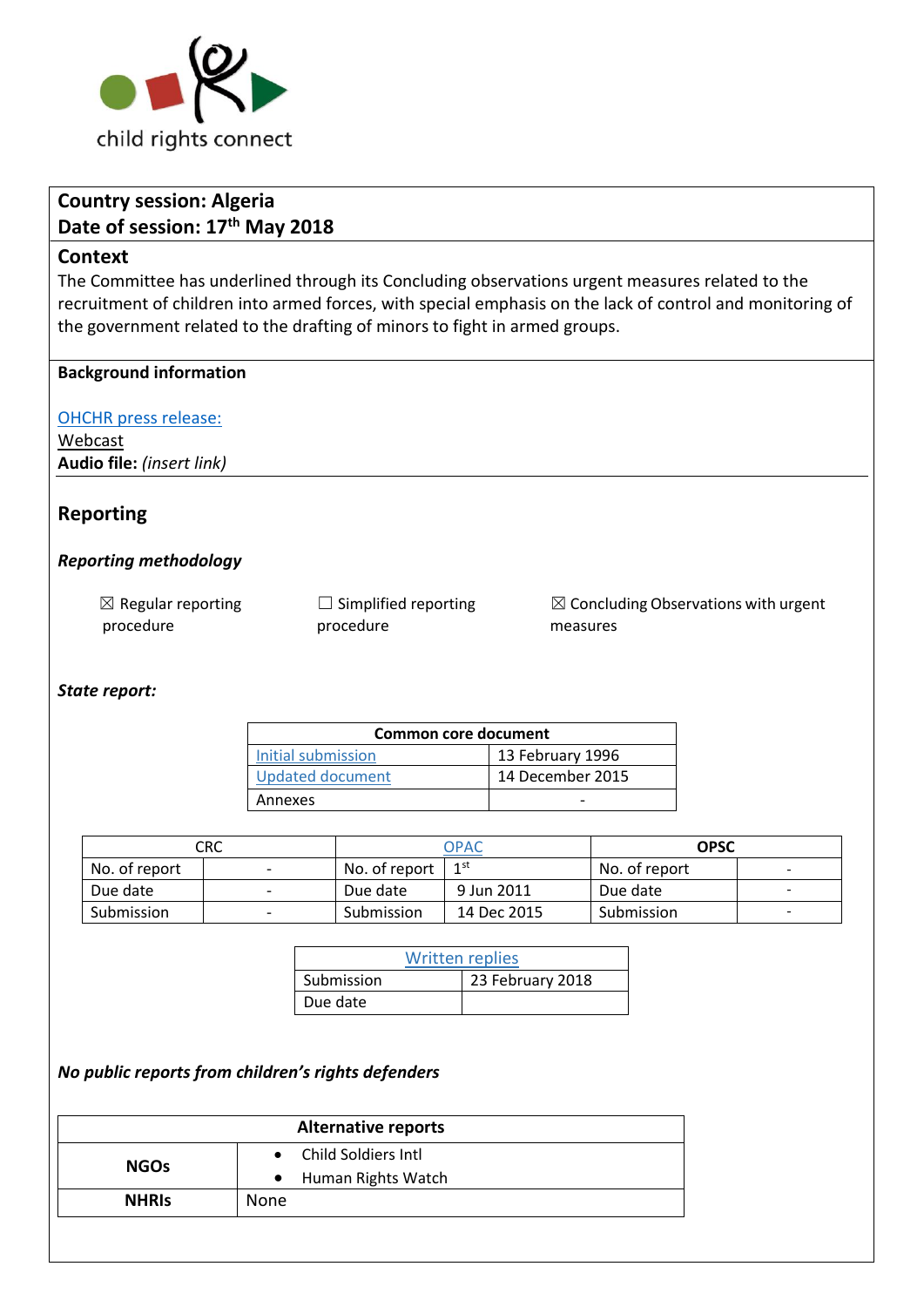

## **State delegation**

The delegation was composed by Toufik Djouama, Permanent Representative of the Mission of Algeria in Geneva, together with the representative of the Ministry of Defence and two Secretaries of the Permanent Mission in Geneva.

## **Committee's Task Force members**

| Name & Last Name       | Country       |
|------------------------|---------------|
| Suzanne Aho Assouma    | Zimbabwe      |
| <b>Bernard Gastaud</b> | <b>Monaco</b> |

## **Dialogue description**

### i. Character of the dialogue

The atmosphere of the dialogue was in general cooperative, but it lacked a more in depth and technical discussion on the subject.

### ii. General assessment made by the Committee

The Committee congratulated Algeria for ratifying the OPAC and mentioned that they have noticed the efforts of the government to pursue its guides. However, they felt that progress was limited, especially concerning the translation of the protocol to national law and policies, recommending that more efforts should be done in this way.

### iii. Main issues discussed:

- **Conditions of military cadets:** The Committee asked questions concerning the freedom of cadets in the armed forces to be allowed to exit the military school without penalties, expressing concern that schools would be used to train military personnel. The delegation replied that cadets are allowed by law to quit the military as well as their recruitment is done in voluntary basis. They have also denied that schools were being used as military bases.
- **Recruitment**: The Committee questioned the delegation whether they had any monitoring mechanism to monitor the drafting of children bellow 18 years old for participating in the armed forces, including preventive measures to protect them against violence. The delegation replied that the official minimal age for a person to integrate the armed forces is 19 years old and for voluntary recruitment is 18 years old, in which they demand psychological and physical qualification in older to be apt to be part of the army.
- **Syrian Refugees:** The Committee questioned the delegation about the conditions of protection of refugee children in the west of the country that have served or have been drafted to take part in conflicts in the region. The delegation replied saying that Algeria is a country of reception, where refugees are granted access to services, including free schooling.
- **Enactment of laws**: the current national law it does not translate the current protocol. The Algerian legislation do not incriminate the drafting of minors in the armed forces.
- **Coordination:** The Committee have mentioned that they could not find any reliable information on protection and coordination mechanisms.
- **Anti-terrorism:** The Committee showed concern over the precedents that the measures anti-terrorism in Algeria can affect children, referring to several cases of incarceration of children together with adults. On the other side, the Committee questioned the delegation whether the Algerian government had laws to criminalize the recruitment of children by terrorist groups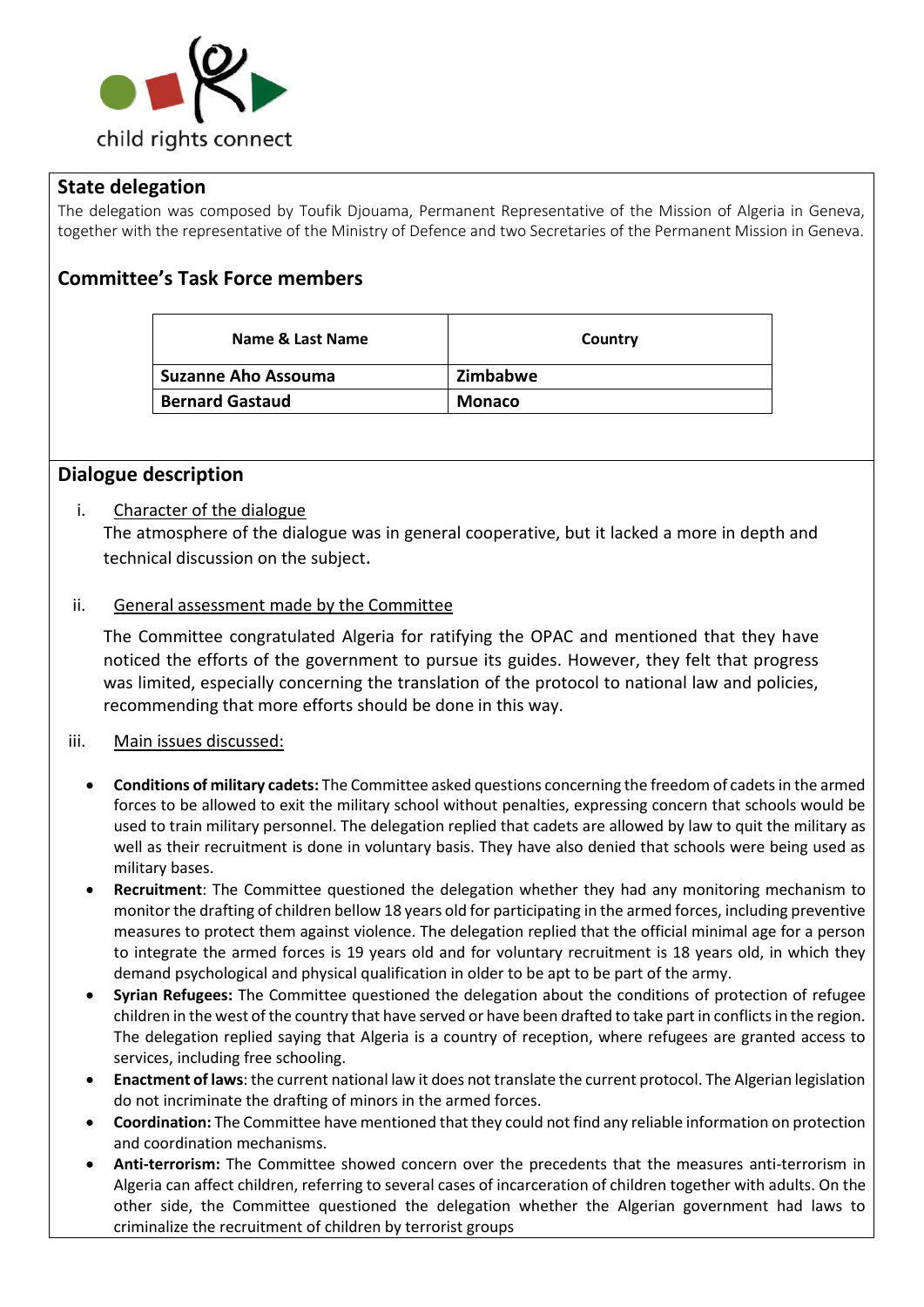

## **Recommendations of the Committee**

In its [Concluding Observations,](http://tbinternet.ohchr.org/_layouts/treatybodyexternal/Download.aspx?symbolno=CRC%2fC%2fNOR%2fCO%2f5-6&Lang=en) the Committee drew attention to the need of **urgent measures** concerning the following 5 areas:

**Legislation:** The Committee urges the State party to review and amend the existing legislation in order to fully comply with the object and purpose of the Optional Protocol and the interpretation provided by the Committee, especially with regard to the definition of the participation of children in hostilities, in line with article 1 of the Optional Protocol.

**Data:** The Committee urges the State party to establish a centralized mechanism for the comprehensive collection of information and statistical data, disaggregated by age, sex, nationality and ethnic origin, on the implementation of the Optional Protocol, and for the identification and registration of all children under its jurisdiction who may have been recruited or used in hostilities abroad, including asylum-seeking, refugee, migrant and unaccompanied children.

**Recruitment:** the Committee urges the State party to: Ensure that children under the age of 18 are not recruited in "people's defence forces" nor subject to military training, and are prevented from taking direct part in hostilities in all circumstances; Amend its legislation, including Executive Decree No. 97-04 of 4 January 1997, to set the minimum age for recruitment into GLD and any other armed groups established, controlled, condoned, armed or permitted to bear arms by the State party, at 18 years, and set up an effective monitoring mechanism to ensure that, in practice, children are not recruited and used by such groups**.** 

**Prevention of recruitment by non-State armed groups**: The Committee urges the State party to develop a strategy to tackle the growing problem of extremism and radicalization in order to ensure that no children on its territory are recruited by non-State armed groups and to: Address the root causes of the recruitment of children by armed groups and launch a public information campaign to ensure that communities are aware of the dangers of child recruitment and aware of how to protect their children; Pay particular attention to the prevention of recruitment of children in vulnerable situations, and increase the security and protection of civilian populations in border areas, in particular by controlling borders effectively and strengthening cross-border frameworks of cooperation with neighbouring countries.

**Criminal legislation and regulations in force**: The Committee urges the State party to: Explicitly prohibit and criminalize the recruitment and use of children under 18 years of age in hostilities by the armed forces, people's defence forces, non-State armed groups and private security companies; Define and punish the recruitment of children under the age of 15 as a war crime, and consider ratifying the Rome Statute of the International Criminal Court (2000).